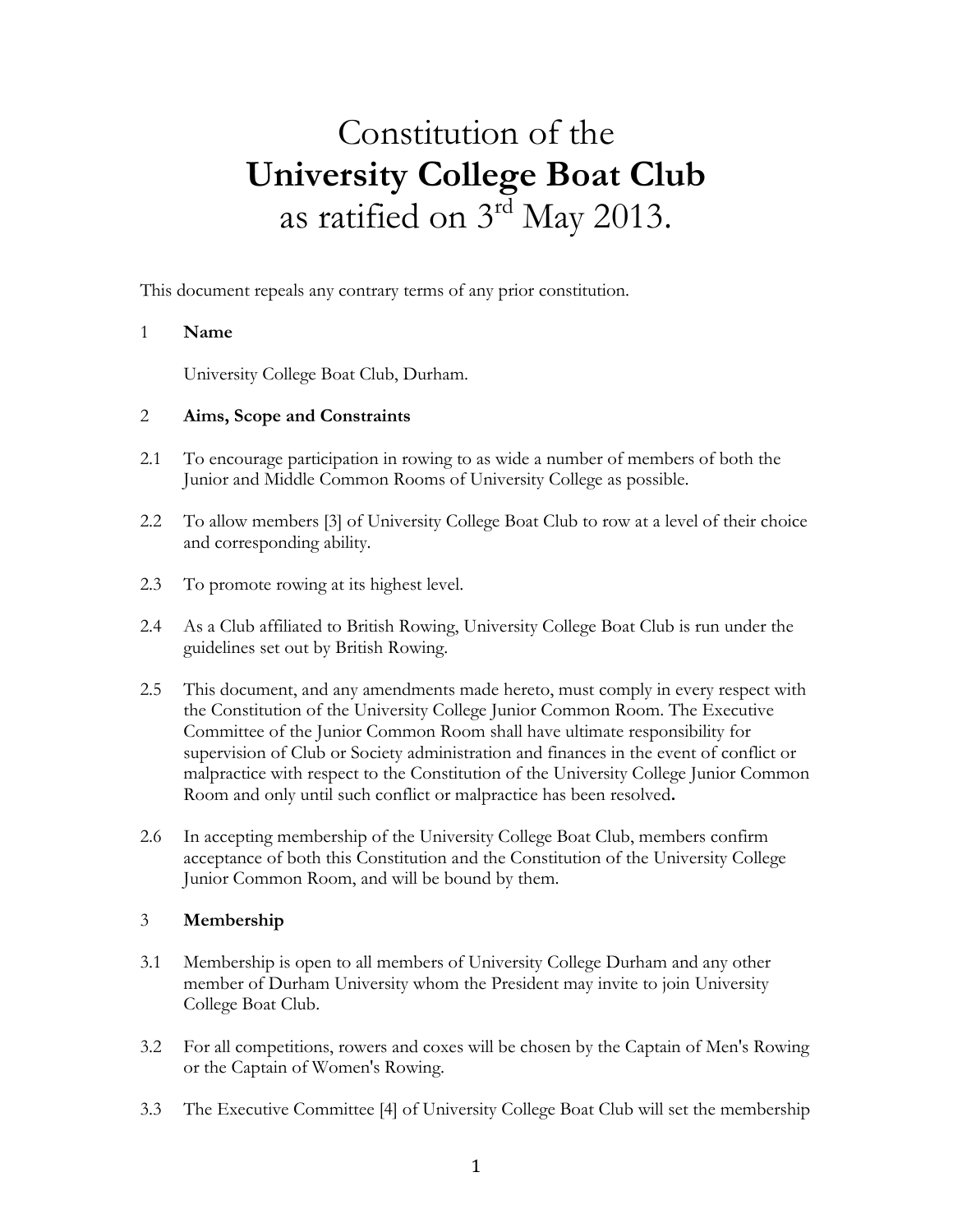fees at the start of the Michaelmas term.

- 3.4 The Executive Committee have the right to require resignation from any member of University College Boat Club who acts in a fashion that may damage the reputation of University College Boat Club, or endangers its members.
- 3.5 The Executive Committee maintains the right to suspend active membership for the non- payment of any monies owed to University College Boat Club not paid within the deadline set by the Treasurer.
- 3.6 'Active Members' shall be defined as all members who have paid that academic year's membership fees or those who, at the discretion of the President, are considered to take an active role within the club.
- 3.7 All new members shall be made aware of this constitution and know that membership shall be pursuant to the terms contained within this document.

# 4 **The Executive Committee**

- 4.1 An Executive Committee will conduct the administration of University College Boat Club. This Committee shall be accountable to the General Membership of University College Boat Club.
- 4.2 The Executive Committee of University College Boat Club shall consist of the following officers:
	- 1. President
	- 2. Captain of Men's Rowing
	- 3. Captain of Women's Rowing
	- 4. Secretary
	- 5. Treasurer
	- 6. Freshmen's Captain
	- 7. Freshwomen's Captain
	- 8. Social Secretary
	- 9. Boatman and Safety Officer
- 4.3 In his absence, the President shall appoint a Vice Captain from within the Executive Committee.
- 4.4 Any member of the Executive Committee can appoint a deputy into a non-executive position to assist with his duties.
- 4.5 Officers of the Executive Committee hold full responsibility for the actions of any deputy that they so appoint.
- 4.6 A member of the Executive Committee can only be dismissed from his position by a majority vote [6 III d] at an Ordinary Meeting of University College Boat Club.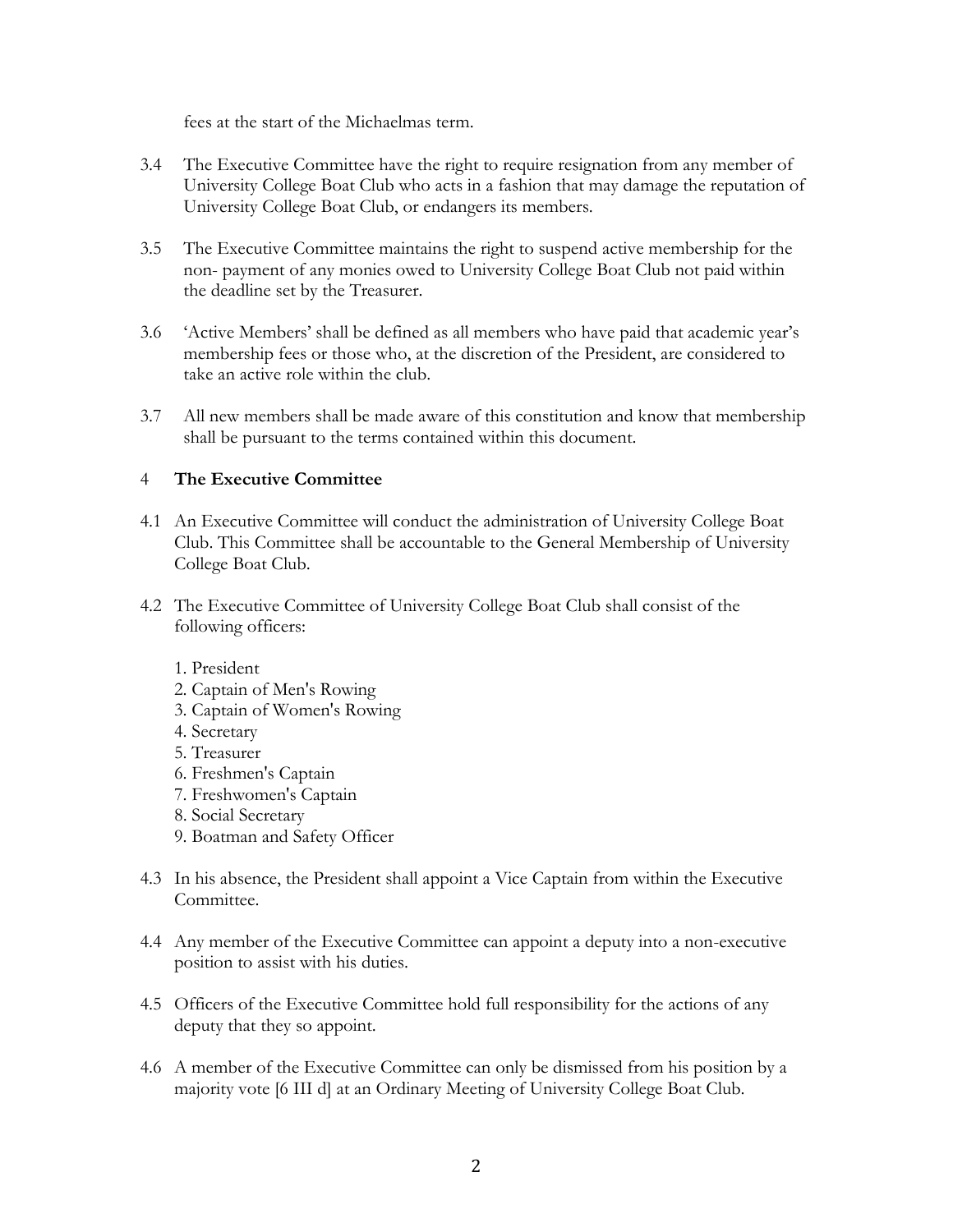#### 5 **Duties of the Executive Committee**

5.1 All members elected to the Executive Committee will commit to rowing, coxing or coaching a 1st/2nd VIII for UCBC for the majority of their year in office (circumstances permiting and at the discretion of the President). The term 'the majority of their year in office' means no less than two full terms during that year.

#### 5.2 **President**

a) Has overall responsibility for the satisfactory conduct of all affairs of University College Boat Club and executions of all decisions made by University College Boat Club. b) Presents the views, opinions and requests of University College Boat Club to the J.C.R., the College, the Captain of Colleges Committee, Team Durham, the Northern Rowing Council, the University, the Dean and Chapter [11] and any other body with which University College Boat Club has dealings with.

c) Provides direction to University College Boat Club.

d) Ensures that the Constitution of University College Boat Club is adhered to by all members of University College Boat Club.

e) Chairs all Meetings [6] of University College Boat Club and of the Executive Committee.

f) Holds full responsibility for the property of University College Boat Club, and the activities of its members.

g) Administrates the Insurance policy of University College Boat Club and applies to the Sports and Societies Committee of University College J.C.R. for the payment of insurance premiums.

h) Maintains working relations with all other Boat Clubs and Rowing Clubs on the Wear.

i) Seeks prospective long and short term sponsors for University College Boat Club.

j) Liaises with the Club's Alumni.

k) Is responsible for maintaining the website.

l) Is responsible for publishing a termly newsletter to the Alumni.

m) Arranges trailerage and any boat borrowing for External Head Races and Regattas.

n) Arranges the ordering and distribution of Boat Club clothing. Maintains good relations with the suppliers of Boat Club clothing.

o) Arranges the taking, ordering and distribution of Boat Club photographs.

#### 5.3 **The Captain of Men's Rowing**

a) Is ultimately responsible for all male rowing in the club, both Senior Squad and Novice Squad.

b) Is solely responsible for the selection of rowers and coxes and the provision of coaches for the Senior Squad.

c) Provides a high standard of leadership to the Men's Boat Club.

d) Organises the day to day running of the Men's Boat Club.

e) Organises training for the Men's Boat Club.

f) Liaises with the Captain of Women's Rowing with regard to use of equipment [8].

g) Liaises with the Secretary with regard to entry to all events.

h) Liaises with the President with regard to trailerage to external competitions.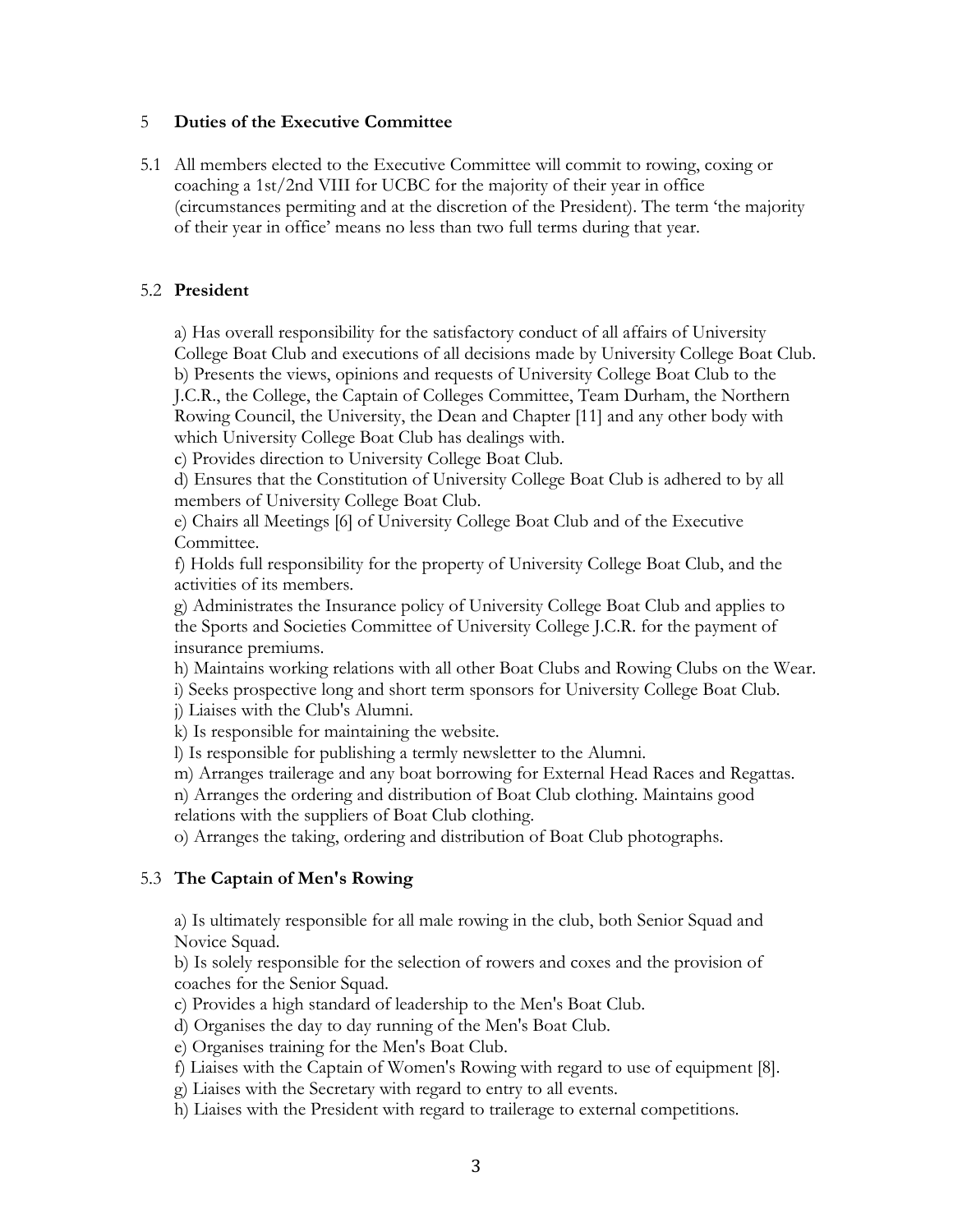#### 5.4 **Captain of Women's Rowing**

a) Is ultimately responsible for all female rowing in the club, both Senior Squad and Novice Squad.

b) Is solely responsible for the selection of rowers and coxes and the provision of coaches for the Senior Squad.

c) Provides a high standard of leadership to the Women's Boat Club.

d) Organises the day to day running of the Women's Boat Club.

e) Organises training for the Women's Boat Club.

f) Liaises with the Captain of Men's Rowing with regard to use of equipment [8].

g) Liaises with the Secretary with regard to entry to all events.

h) Liaises with the President with regard to trailerage to external competitions.

#### 5.5 **Secretary**

a) Liaises, by means of newsletters or other means, between the Executive Committee and the membership of University College Boat Club.

b) Liaises with Durham College Rowing Regatta Committee, attending meetings and organizing and implementing any duties or responsibilities arising from those meetings. c) Is responsible for preparation and distribution (via the Boat Club Notice Board) of the agendas for Meetings of University College Boat Club, and for minuting those meetings and making minutes available to the membership of University College Boat Club via the Boat Club Notice Board.

d) Keeps records of minutes of meetings of University College Boat Club.

e) Is responsible for maintaining the club mailing lists.

f) Receives information regarding, and entering crews for, all external (British Rowing) and internal (University/College) competitions. Liaises with the Captain of Men's Rowing and the Captain of Women's Rowing with regard to crew composition.

Corresponds with British Rowing and external/internal event organisers as necessary. g) Maintains records of the club membership of British Rowing including details of the membership numbers and points of individual members.

h) Ensures that new members expecting to compete in British Rowing events are registered with British Rowing, including providing membership forms to the member concerned.

i) Liaises with the Treasurer with regard to entry fees and the billing of the membership for competitions.

j) Has ultimate responsibility for ensuring that boats are entered for races, and that entry fees are paid by the relevant deadlines.

#### 5.6 **Treasurer**

a) Is responsible for the correct administration of all finances.

b) Liaises with the Captain of Men's Rowing, the Captain of Women's Rowing and the Secretary with regard to membership of the club and entries to competitions; Issues bills to all members for subscriptions, race fees and other debts to the club as necessary.

c) Pays membership fees of University College Boat Club to British Rowing.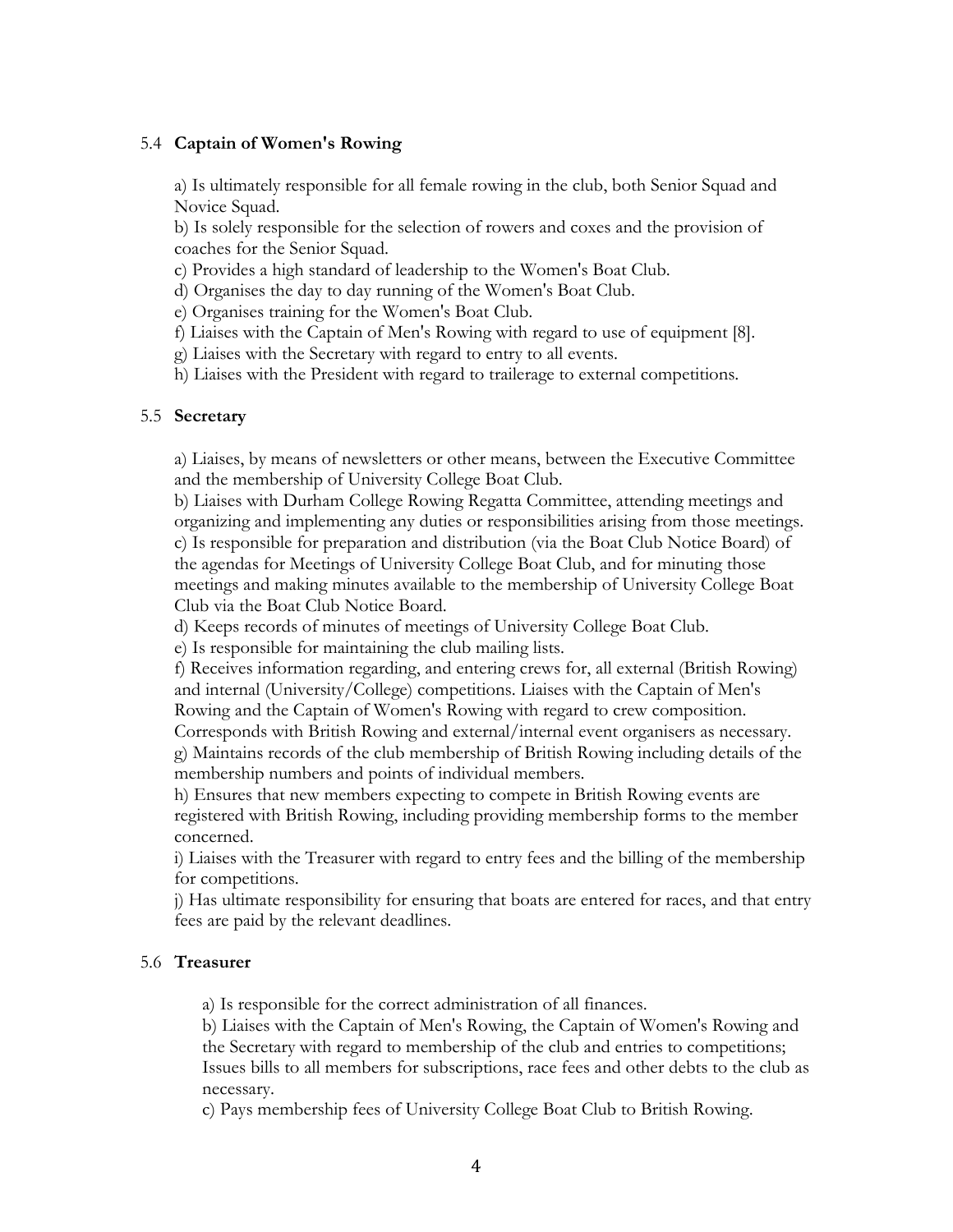d) Liaises with the J.C.R. Treasurer with regard to account signatories.

e) Produces the accounts of University College Boat Club.

f) Ensures preparation of the accounts of University College Boat Club for auditing by the J.C.R. Treasurer.

g) Assists the president with organising any fundraising events decided by the Executive Committee and seeking prospective long and short term sponsors for University College Boat Club.

h) Assists the president in liaising with the Club's Alumni.

#### 5.7 **Freshmen's Captain**

a) Is responsible for the integration of new members into the Club.

b) Organises tubbing and training in technique and safe practice for new members including coxes.

c) Has responsibility for crew selection and crew names for all male novice rowers and coxes.

d) Has responsibility for the selection, provision and guidance given to Coaches for Novice Crews.

e) Continues to provide coaching and training for members who wish to row on a casual basis.

f) Liaises with Captain of Men's Rowing to promote individuals into the senior squad. g) Is responsible for communicating with the Men's Captain with regard to any problems members have with the Club or their performance.

## 5.8 **Freshwomen's Captain**

a) Is responsible for the integration of new members into the club.

b) Organises tubbing and training in technique and safe practice for new members including coxes.

c) Has responsibility for crew selection and crew names for all female novice rowers and coxes.

d) Has responsibility for the selection, provision and guidance given to Coaches for Novice Crews.

e) Continues to provide coaching and training for members who wish to row on a casual basis.

f) Liaises with Captain of Women's Rowing to promote individuals into the senior squad.

g) Is responsible for communicating with the Women's Captain with regard to any problems members have with the Club or their performance.

#### 5.9 **The Social Secretary**

a) Organises all social functions including fundraising events of University College Boat Club, including the annual Boat Club Ball.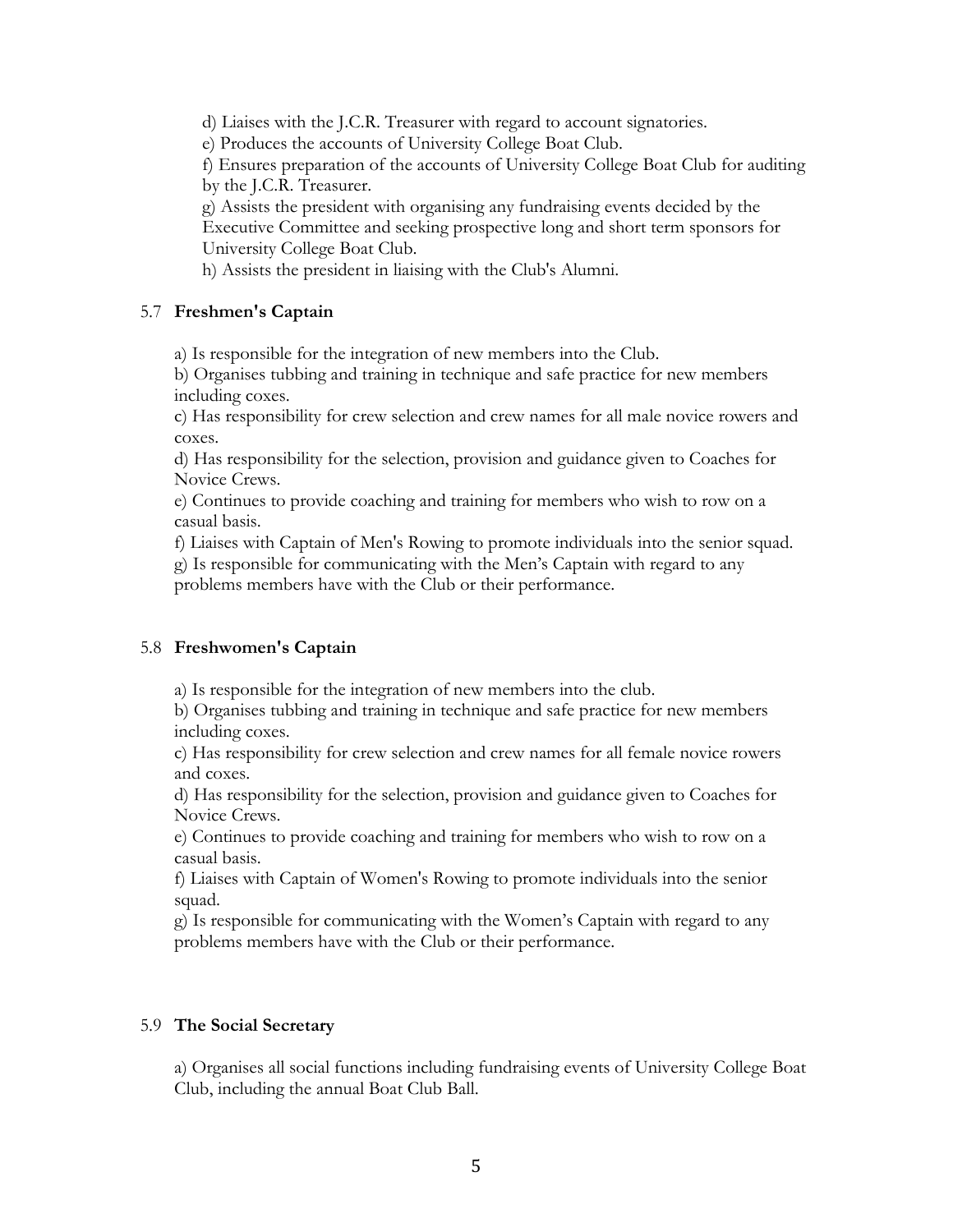#### 5.10 **Boatman and Safety Officer**

a) Maintains all equipment belonging to University College Boat Club.

b) Promotes safe practice within the Club at all times.

c) Performs safety checks on all equipment including coxing equipment, ensuring that all equipment is river worthy in accordance with the guidelines set out by the British Rowing.

d) Records equipment damage in an accident logbook.

e) Prepares the boathouse and all equipment for the annual safety check.

f) Keeps the boathouse in good order.

g) Is responsible for arranging inductions for new members to include instruction on good technique and proper use of the ergometers.

h) Liaises with Men's and Women's Captains, College Office, the JCR and, where applicable, other parties to co-ordinate the use of the ergometers.

i) Is responsible for maintaining the ergometers on a regular basis and arranging servicing.

j) Is responsible for organising and promoting indoor rowing events when necessary.

# 6 **Meetings of University College Boat Club**

# 6.1 **Ordinary Meetings**

- a) There shall be one Ordinary Meeting of University College Boat Club per term, which shall be called by the President.
- b) Meetings will be advertised not less than one week preceding the Meeting via the Boat Club Notice Board.
- c) Any motions must be submitted to the Secretary not less than three days preceding the Meeting.
- d) The Quorum for the Ordinary Meeting will be 20% of the active membership of University College Boat Club at that time, including the Executive Committee.
- e) The President will normally chair the Meeting, or provide a deputy.
- f) The President will have the casting vote.
- g) The Secretary shall normally minute the Meeting or provide a deputy.
- h) The normal order of business on the agenda shall be:
	- 1. Minutes of the Previous Meeting.
	- 2. Matters Arising from the Minutes of the Previous Meeting.
	- 3. Reports of Officers.
	- 4. Questions to Officers.
	- 5. Motions.
	- 6. Votes on Motions.
	- 7. Any other Business.
	- 8. Close of Meeting.
- i) The President may call an Extraordinary Meeting of University College Boat Club at any time following the points set out above.

## 6.2 **Emergency Meetings**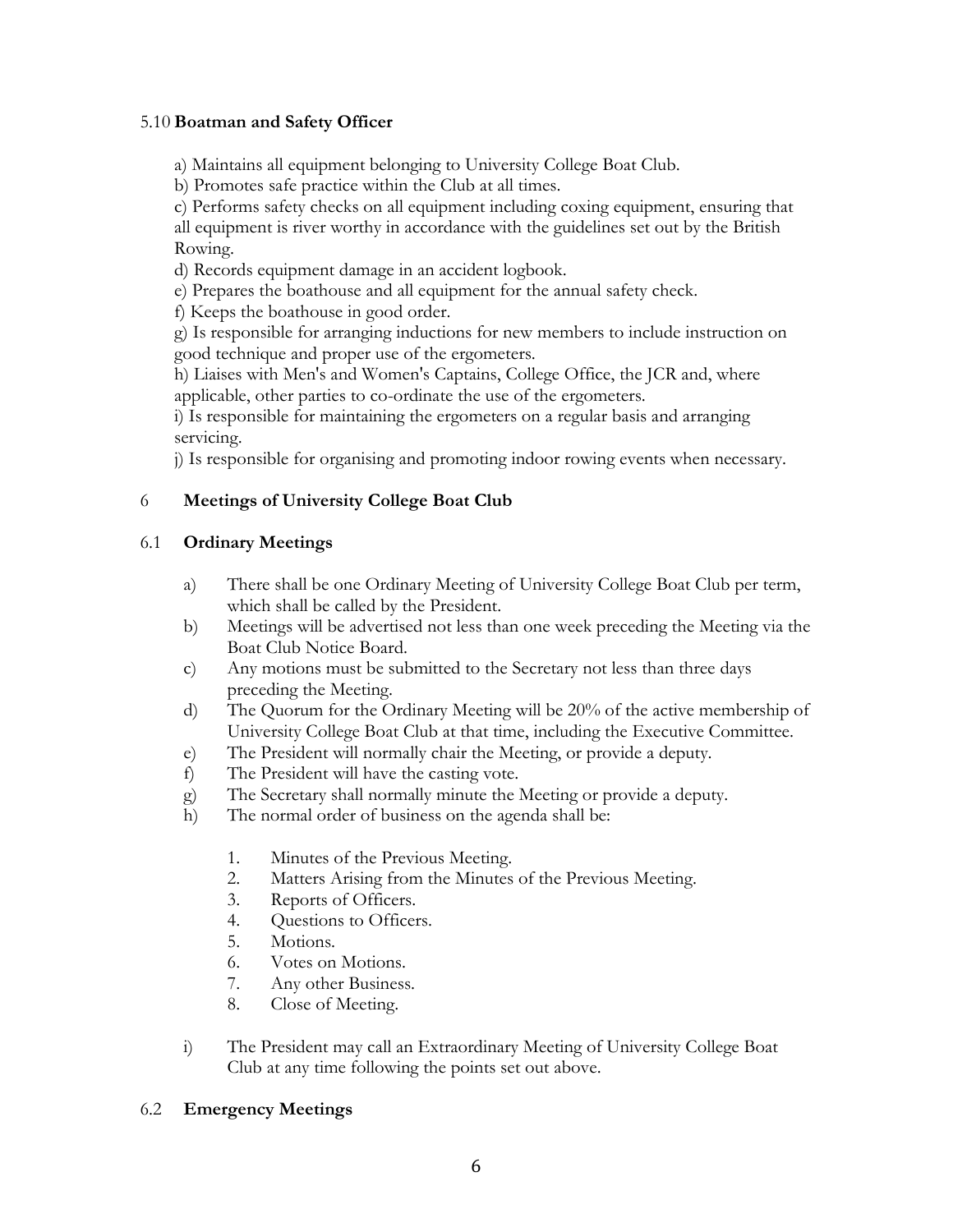- a) An Emergency meeting can be called by any active member of University College Boat Club on presentation to the President of a petition bearing the signatures of at least 20% of the active membership at that time, for a specific item to be discussed.
- b) The procedure shall follow that as for an Ordinary Meeting, excepting [6.1 h]. The order of the Emergency Meeting shall be set out in an agenda specific to that meeting.
- c) The President will advertise the Emergency Meeting on the Boat Club Notice Board on receipt of the petition.
- d) An Emergency Meeting must be held within one week of the presentation of the petition to the President.

## 6.3 **Motions**

- a) A motion must be proposed and seconded by active members of University College Boat Club.
- b) Motions shall normally be submitted to the Secretary not less than three days before the Meeting.
- c) Emergency motions can be submitted late with the approval of the Executive Committee.
- d) Voting on motions shall be carried out by secret ballot, unless decided at the Meeting that a vote by a show of hands (majority wins) will suffice. Only active members of University College Boat Club may vote.
- e) Two members of the Executive Committee and at least two non-executive witnesses who are active members of University College Boat Club shall count votes following the Meeting. A motion needs a majority vote to be passed.

# 6.4 **Meeting of the Executive Committee**

The Executive Committee shall hold regular meetings to discuss the running of University College Boat Club. These meetings shall be advertised not less than two days before the meeting. Any active member may observe these meetings and raise comments at the end of the meeting. The minutes of these meetings shall be placed on the Boat Club Notice Board so that all members of University College Boat Club have access to them.

## **For a one-year trial only (May 2013-2014), the following amendment will apply:**

## **Selection of Officers**

7.1 The Officers of the Executive Committee of University College Boat Club shall be selected by the procedure laid out below and each individual choice subject to ratification by the active membership of University College Boat Club.

# **7.2 The Selection Committee**

a) The Selection Committee shall be responsible for the selection of the following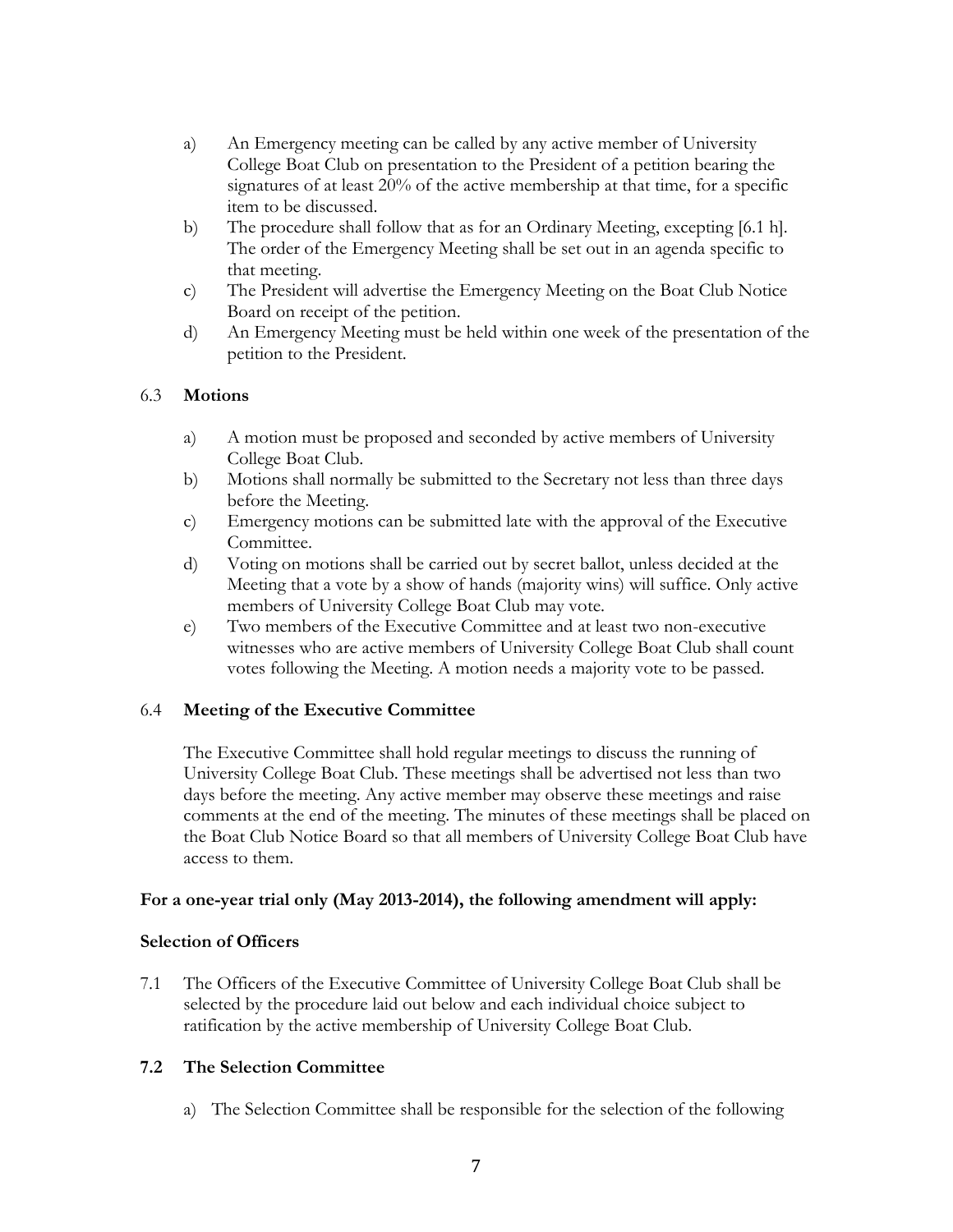members of the Executive Committee of University College Boat Club:

- 1.The President
- 2.The Captain of Men's Rowing
- 3.The Captain of Women's Rowing
- 4.The Secretary
- 5.The Treasurer
- 6.The Boatman & Safety Officer
- b) The Committee shall consist of:
	- 1. The President
	- 2. The Captain of Men's Rowing
	- 3. The Captain of Women's Rowing
	- 4. The Secretary
	- 5. The Treasurer
	- 6. Freshmen's Captain
	- 7. Freshwomen's Captain
	- 8. The Social Secretary
	- 9. The Boatman & Safety Officer
	- 10. The J.C.R. Vice Chairman
- c) One member of the Committee shall act as Chairman (normally the President) and one as Secretary (normally the Secretary).
- d) The Committee shall meet at least twice per academic year, in the Easter term, once to agree standard questions and once to interview candidates.
- e) The Quorum for the Selection Committee shall be the Executive Committee.
- f) In the case of a new selection having to be made in the Michaelmas or Epiphany terms, clause [7.2 b] shall not apply, and the Quorum shall be the remaining members of the Executive Committee.
- g) The duties of the officers of the Selection Committee shall be:

## **i) Chairman:**

- 1) Chairs all meeting of the Committee, ensuring that the proceedings are conducted fairly and efficiently.
- 2) Is responsible for the prompt execution of all resolutions of the Committee.
- 3) Liaises with the Committee Secretary in planning all meetings.
- 4) Has no requirement to liaise with the Boat Club, the Independent Observer is responsible for this.
- 5) Is responsible for re-convening the Committee in the event that the results are not ratified by the Boat Club.

## **ii) Secretary:**

1) Is responsible for the acquisition and distribution of information for the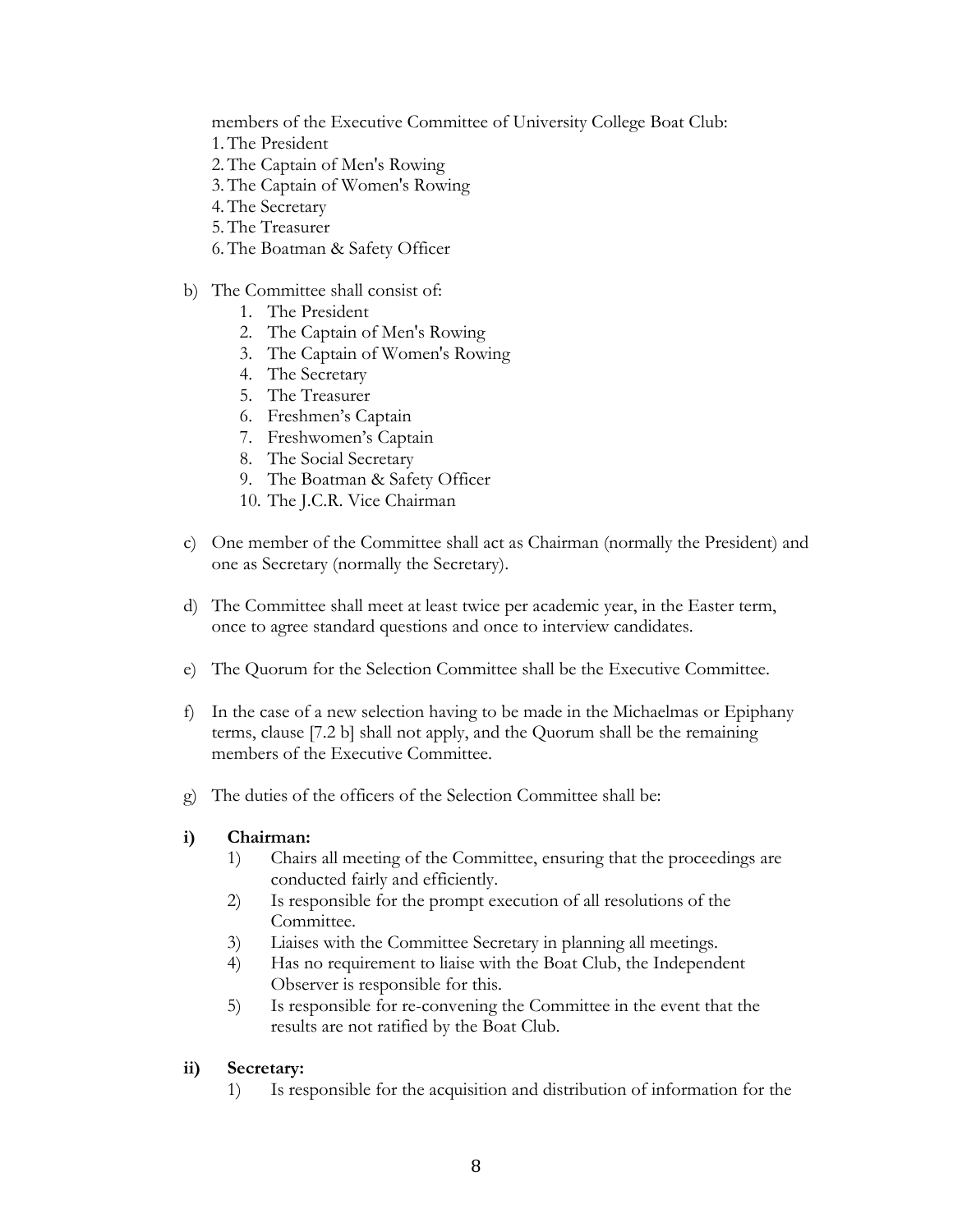use of the Committee.

- 2) Has no requirement to liaise with the Boat Club.
- 3) Has no requirement to minute the meetings.
- 4) Is responsible for the preparation, in co-operation with the other members of the Committee, the questions for use in selection.
- 5) Responsible for placing the nominations list on the Boat Club Notice Board not less than one week before the sitting of the Committee.

# **iii) J.C.R. Vice Chairman:**

- 1) Ensures that the procedure is constitutionally valid at all times, and all actions and statements are in accordance with this.
- 2) Ensures that the questioning is at all times fair, and does not introduce information likely to prejudice chances of candidates selection.
- 3) Does not take part in the questioning of candidates.
- 4) Has the right, if the procedure has so departed from as to significantly bias the final selection, recommend to the Boat Club that ratification be withheld.
- 5) Presents a brief written report to the Boat Club via the Boat Club Notice Board. Final voting figures shall be recorded in this report.
- h. All members of the Committee shall be voting members, with the exception of the J.C.R. Vice Chairman.

## **7.3 Nominations**

- a) Only active members of University College Boat Club may stand for a position, see [3.6].
- b) Nominations shall open not less than one week before Selection Committee sits. The nomination list must be displayed for at least seven days.
- c) Candidates shall sign on a list displayed on the Boat Club Notice Board. A proposer and a seconder shall not be required.
- d) The positions available shall be:
	- 1. Boatman & Safety Officer
	- 2. Social Secretary
	- 3. Freshmen's Captain
	- 4. Freshwomen's Captain
	- 5. Treasurer
	- 6. Secretary
	- 7. Captain of Women's Rowing
	- 8. Captain of Men's Rowing
	- 9. President
- e) Candidates may only stand for one position, though they may be selected for a position they have not stood for.

## **7.4 Procedure for Selected Positions**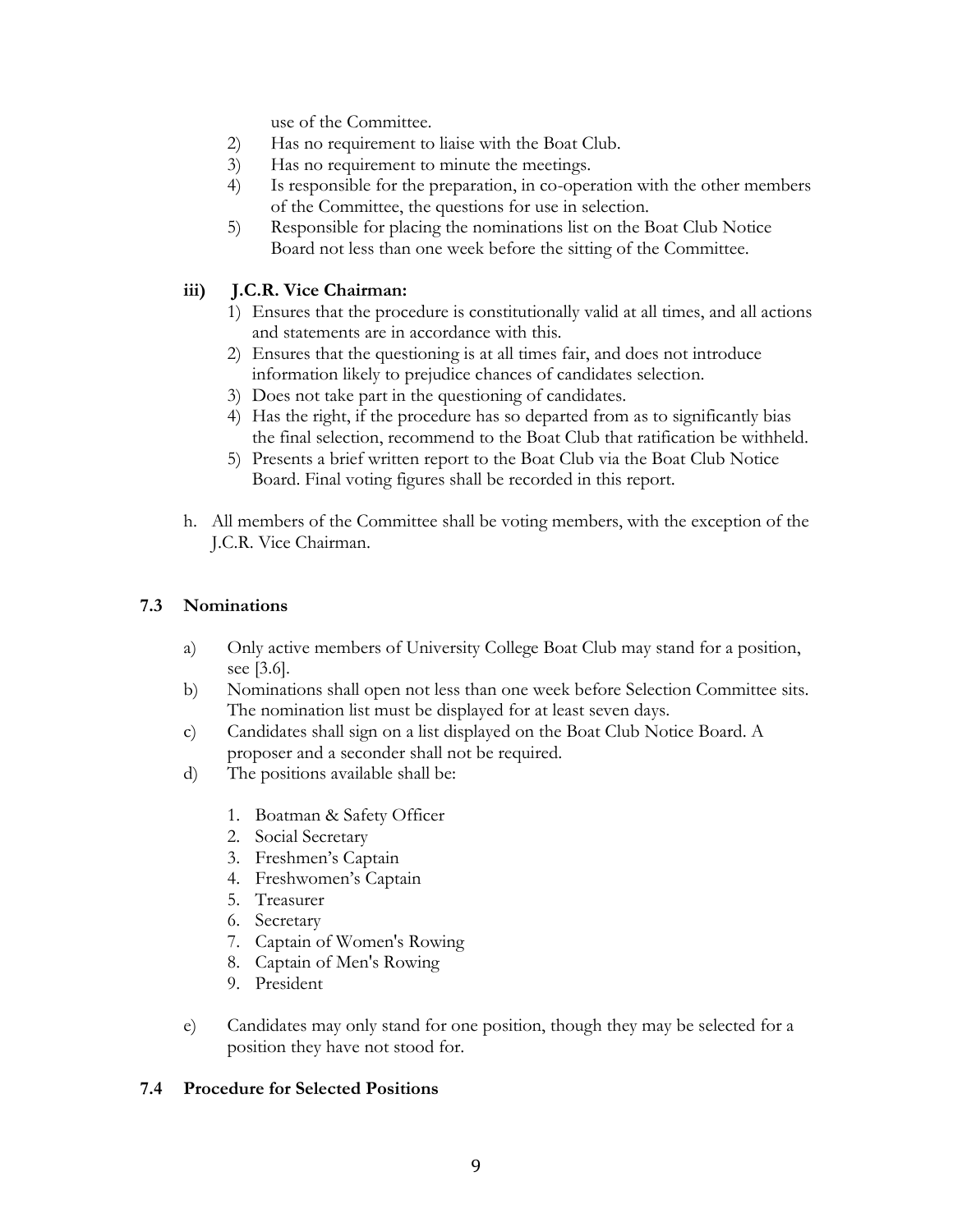- a) The details of the proceedings of the Committee shall be regarded as confidential.
- b) Candidates shall receive a standard application form from the Secretary, which shall be returned by the close of nominations.
- c) There shall be an initial meeting of the Committee before the interviews to review the completed application forms and set questions.
- d) Each candidate will be asked the same questions retaining to the position they are standing for, with the possibility of additional questions.
- e) Candidates shall be interviewed in the following order, with the first candidate for each position being the first signed up on the nominations list for that position:
	- 1. Boatman/Water Safety Officer
	- 2. Treasurer
	- 3. Secretary
	- 4. Captain of Women's Rowing
	- 5. Captain of Men's Rowing
	- 6. President
- f) When questioning has concluded, the Chairman shall invite the candidate to contribute further information using the following exact form:

*"Would you like to add anything, especially in respect of any activities or positions which you have mentioned on your application form, that you feel are relevant and have not been fully covered by the questions?"* (The Candidate may be handed a copy of the (blank) application form if requested.)

- g) If possible, the Selection Committee should interview all candidates and arrive at a decision that same evening.
- h) Provision shall be made for a candidate who is genuinely unable to attend the Selection Committee proceedings. The procedure shall otherwise be the same as above.
- i) Discussion shall take the following general form:
	- i) When all candidates have been seen, there shall be an optional rest break of half an hour.
	- ii) In leaving the room at any time during the discussion, only one member may be allowed to leave at any one time. During their excursion, they shall not communicate any details of the Committee.
	- iii) Before any discussion commences, members of the Committee may write the names of any candidates whom they feel, based on their application, are extremely unlikely to be selected. These pieces of paper shall be given to the J.C.R. Vice Chairman. If six or more of the Committee agree on any individual, that individual shall be rejected and not discussed.
	- iv) The discussion shall commence with a comparison of candidates question by question.
	- v) Necessary breaks for meals and refreshments shall be at the discretion of the Chairman.
	- vi) Committee members may bring external information into the discussion of any candidate. If, however, the J.C.R. Vice Chairman feels that the discussion is unfair and prejudicial, he may call that external information to a halt.
	- vii) Details of the discussion shall be strictly confidential.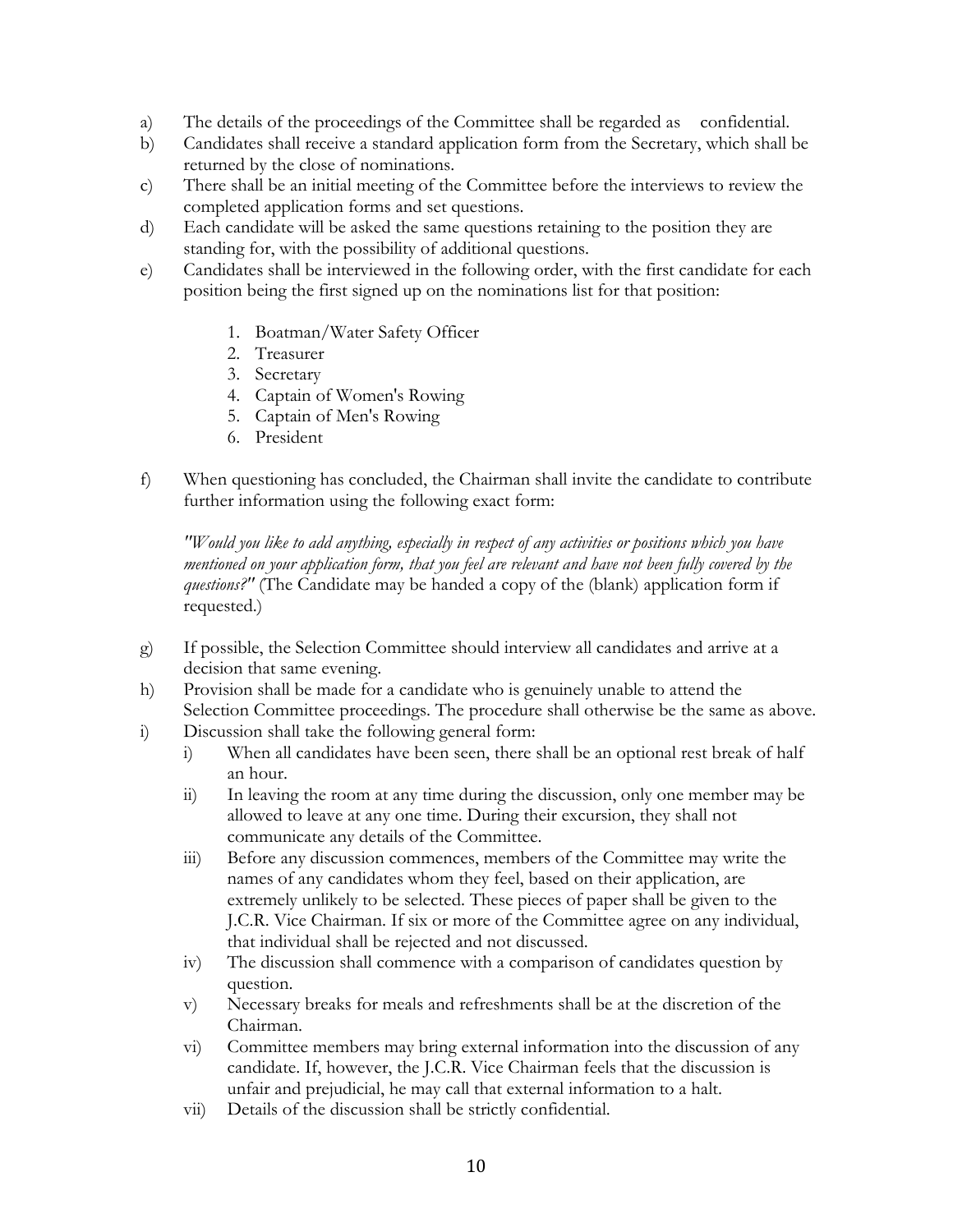- viii) When the Committee has concluded its proceedings, all documentation pertaining to the discussion (application forms, discussion notes) shall be destroyed.
- j) The procedure for choosing each individual Executive Committee position is as follows:
	- i) Following [7.4.i)iii)], the candidates shall be compared in order to determine strengths and weaknesses.
	- ii) A general vote may be called for.
	- iii) The Chairman shall call on the Committee to write down their single most preferred candidate. In the event of a non-unanimous vote, further discussion may take place until the Chairman and a majority of the Committee members rule that further discussion would be unproductive and call for a majority vote.
	- iv) In the event of a majority vote the candidate will be accepted if he gains a majority, so long as those voting against him not being any of the following combinations:
		- 1) Any two of the Captains (President, Men's Rowing or Women's Rowing).
		- 2) The present incumbent and any one of the Captains.

# 7.5 **Ratification**

- a) At the first Meeting of University College Boat Club after the Selection Committee has sat, the written report of the J.C.R. Vice Chairman shall be received. It shall not make specific reference to individual candidates or individual members of the Committee.
- b) The Committee's selections shall be ratified in the Meeting mentioned above.
- c) Ratification shall take place for each individual position.
- d) In voting, the members of University College Boat Club are ratifying the candidates selected.
- e) Voting shall take place in accordance with clause [6.1 including and especially part d], with the exception that the vote can only take place by secret ballot.
- f) Members of the Executive Committee shall vote.
- g) Members can either vote for or against ratification. If a member wishes to abstain, he shall not vote.
- h) Only active members of University College Boat Club may vote.
- i) In the event of non-ratification, nominations shall be reopened and the Selection Procedure repeated.

# **7.6 Elections**

a) The following members of the Executive Committee shall be elected by the members of the University College Boat Club:

- 1. Freshmen's Captain
- 2. Freshwomen's Captain
- 3. The Social Secretary
- b) The Quorum for the Ordinary Meeting will be 20% of the active membership of University College Boat Club at that time, including the Executive Committee.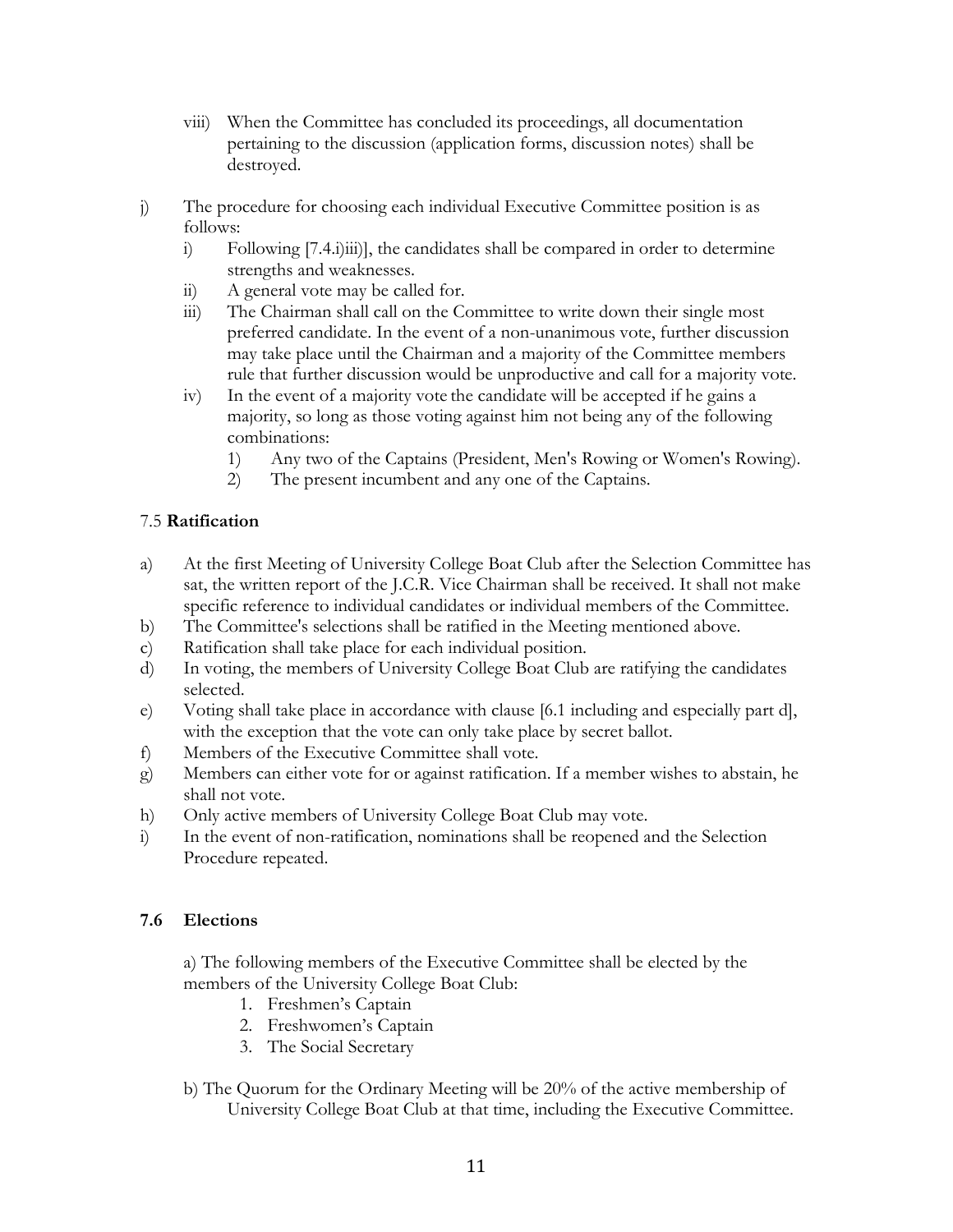- c) The President will normally chair the Meeting, or provide a deputy.
- d) Nominations for elected positions must be in accordance with article 7.3 of the Constitution.
- e) Candidates must answer a set of questions set by the Executive Committee, which are then to be circulated around all members of the Club at least three days before the election is to take place.
- f) A secret ballot will take place at the election.
- g) The candidate with the majority of votes will win the election, and become a member of the Executive Committee.

# **For 2013/2014, skip to Section 8.**

## 7 **Selection of Officers**

7.1 The Officers of the Executive Committee of University College Boat Club shall be selected by the procedure laid out below and each individual choice subject to ratification by the active membership of University College Boat Club.

# 7.2 **The Selection Committee**

- a) The Selection Committee shall be responsible for the selection of the Executive Committee of University College Boat Club.
- b) The Committee shall consist of:
	- 1. The President
	- 2. The Captain of Men's Rowing
	- 3. The Captain of Women's Rowing
	- 4. The Secretary
	- 5. The Treasurer
	- 6. Freshmen's Captain
	- 7. Freshwomen's Captain
	- 8. The Social Secretary
	- 9. The Boatman & Safety Officer
	- 10. The J.C.R. Vice Chairman
	- h) One member of the Committee shall act as Chairman (normally the President) and one as Secretary (normally the Secretary).
	- i) The Committee shall meet at least twice per academic year, in the Easter term, once to agree standard questions and once to interview candidates.
	- j) The Quorum for the Selection Committee shall be the Executive Committee.
	- k) In the case of a new selection having to be made in the Michaelmas or Epiphany terms, clause [7.2 b] shall not apply, and the Quorum shall be the remaining members of the Executive Committee.
	- l) The duties of the officers of the Selection Committee shall be: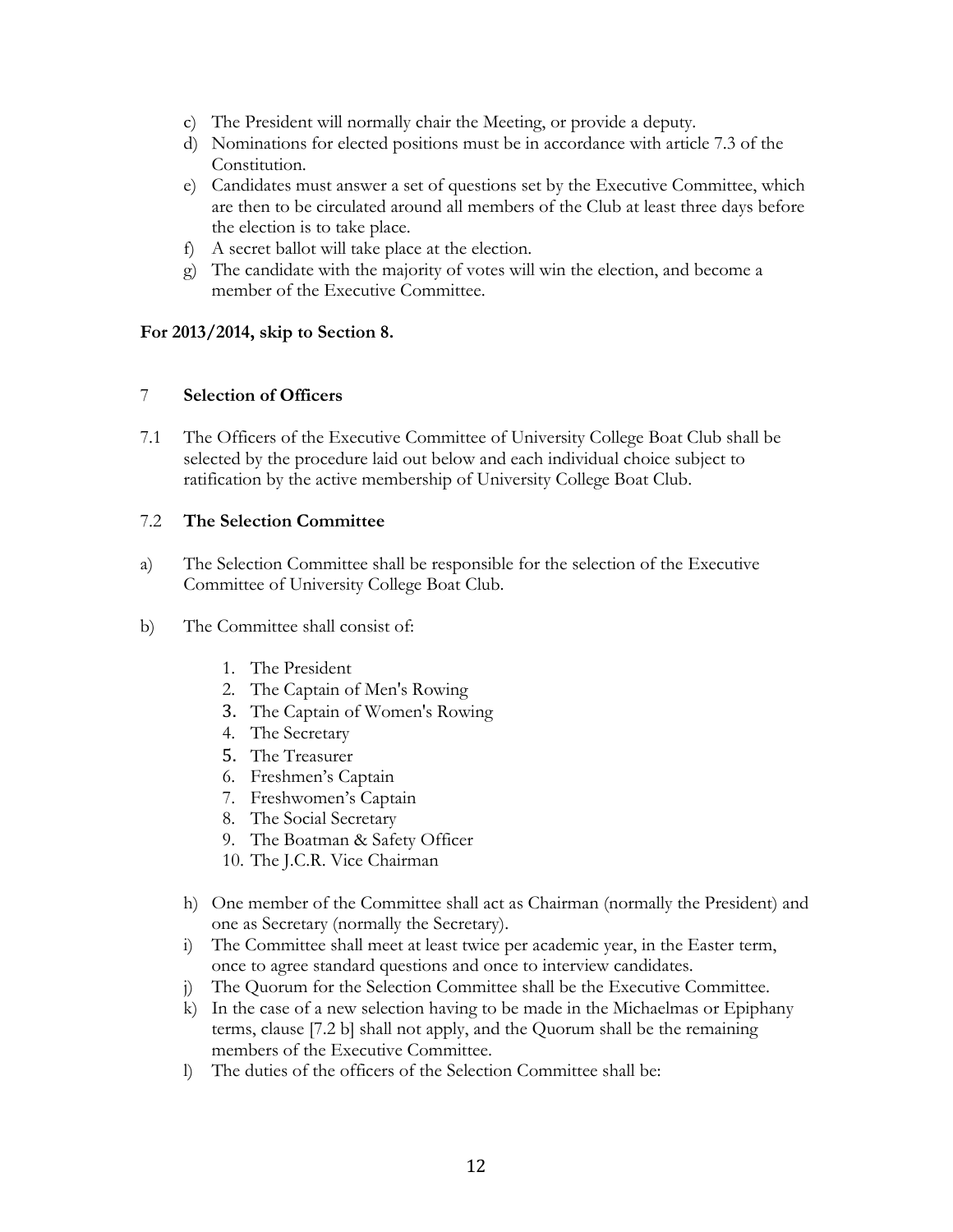# i) **Chairman:**

- 1) Chairs all meeting of the Committee, ensuring that the proceedings are conducted fairly and efficiently.
- 2) Is responsible for the prompt execution of all resolutions of the Committee.
- 3) Liaises with the Committee Secretary in planning all meetings.
- 4) Has no requirement to liaise with the Boat Club, the Independent Observer is responsible for this.
- 5) Is responsible for re-convening the Committee in the event that the results are not ratified by the Boat Club.

# ii) **Secretary:**

- 1) Is responsible for the acquisition and distribution of information for the use of the Committee.
- 2) Has no requirement to liaise with the Boat Club.
- 3) Has no requirement to minute the meetings.
- 4) Is responsible for the preparation, in co-operation with the other members of the Committee, the questions for use in selection.
- 5) Responsible for placing the nominations list on the Boat Club Notice Board not less than one week before the sitting of the Committee.

# iii) **J.C.R. Vice Chairman:**

- 1) Ensures that the procedure is constitutionally valid at all times, and all actions and statements are in accordance with this.
- 2) Ensures that the questioning is at all times fair, and does not introduce information likely to prejudice chances of candidates selection.
- 3) Does not take part in the questioning of candidates.
- 4) Has the right, if the procedure has so departed from as to significantly bias the final selection, recommend to the Boat Club that ratification be withheld.
- 5) Presents a brief written report to the Boat Club via the Boat Club Notice Board. Final voting figures shall be recorded in this report.
- i. All members of the Committee shall be voting members, with the exception of the J.C.R. Vice Chairman.

# 7.3 **Nominations**

- a) Only active members of University College Boat Club may stand for a position, see [3.6].
- b) Nominations shall open not less than one week before Selection Committee sits. The nomination list must be displayed for at least seven days.
- c) Candidates shall sign on a list displayed on the Boat Club Notice Board. A proposer and a seconder shall not be required.
- d) The positions available shall be:
	- 10. Boatman & Safety Officer
	- 11. Social Secretary
	- 12. Freshmen's Captain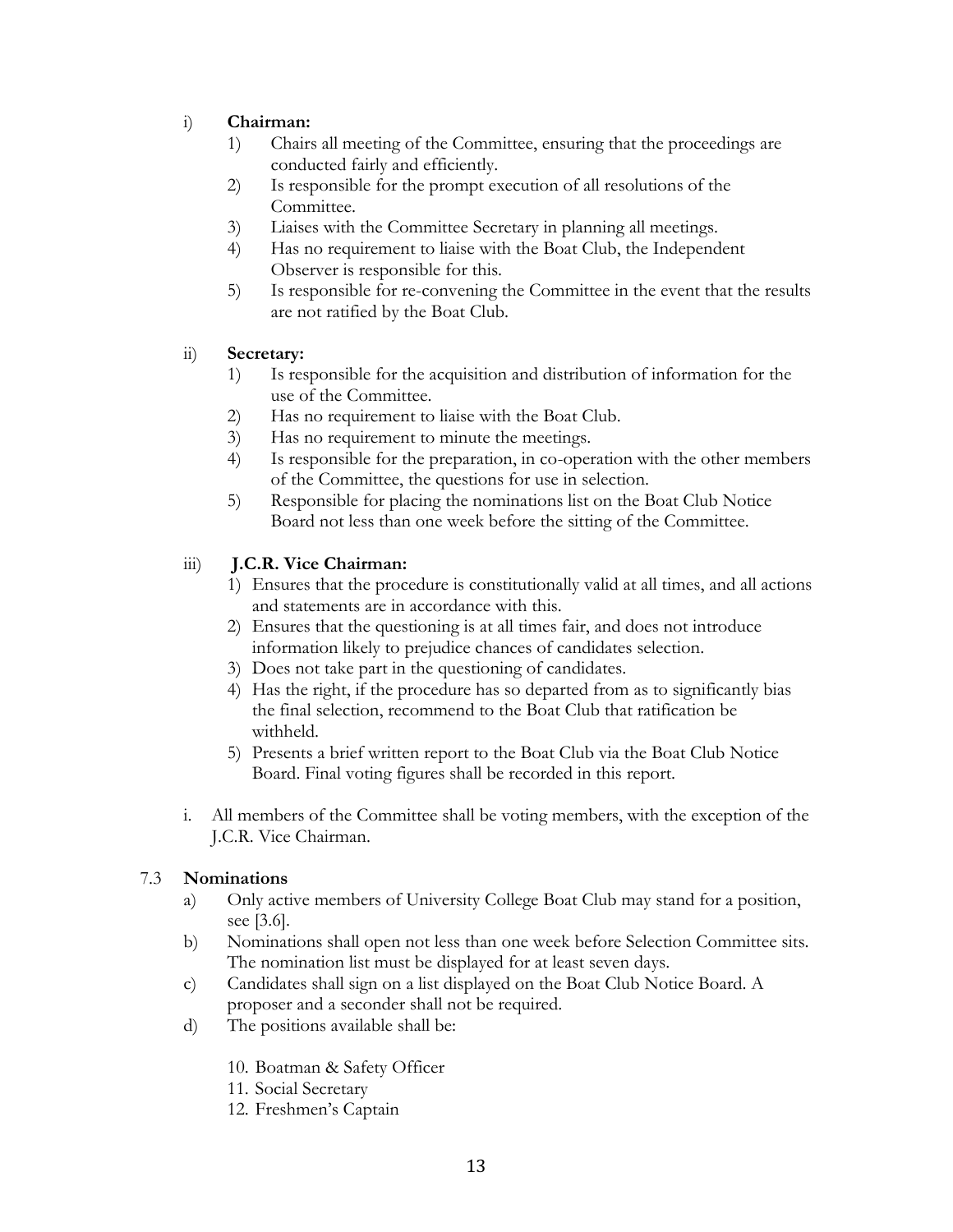- 13. Freshwomen's Captain
- 14. Treasurer
- 15. Secretary
- 16. Captain of Women's Rowing
- 17. Captain of Men's Rowing
- 18. President
- e) Candidates may only stand for one position, though they may be selected for a position they have not stood for.

# 7.4 **Procedure**

- a) The details of the proceedings of the Committee shall be regarded as confidential. b) Candidates shall receive a standard application form from the Secretary, which shall be returned by the close of nominations.
- c) There shall be an initial meeting of the Committee before the interviews to review the completed application forms and set questions.
- d) Each candidate will be asked the same questions retaining to the position they are standing for, with the possibility of additional questions.
- e) Candidates shall be interviewed in the following order, with the first candidate for each position being the first signed up on the nominations list for that position:
	- 7. Social Secretary
	- 8. Freshmen's Captain
	- 9. Freshwomen's Captain
	- 10. Indoor Rowing Officer
	- 11. Treasurer
	- 12. Secretary
	- 13. Captain of Women's Rowing
	- 14. Captain of Men's Rowing
	- 15. President
- f) When questioning has concluded, the Chairman shall invite the candidate to contribute further information using the following exact form:

*"Would you like to add anything, especially in respect of any activities or positions which you have mentioned on your application form, that you feel are relevant and have not been fully covered by the questions?"* (The Candidate may be handed a copy of the (blank) application form if requested.)

- g) If possible, the Selection Committee should interview all candidates and arrive at a decision that same evening.
- h) Provision shall be made for a candidate who is genuinely unable to attend the Selection Committee proceedings. The procedure shall otherwise be the same as above.
- i) Discussion shall take the following general form:
	- i) When all candidates have been seen, there shall be an optional rest break of half an hour.
	- ii) In leaving the room at any time during the discussion, only one member may be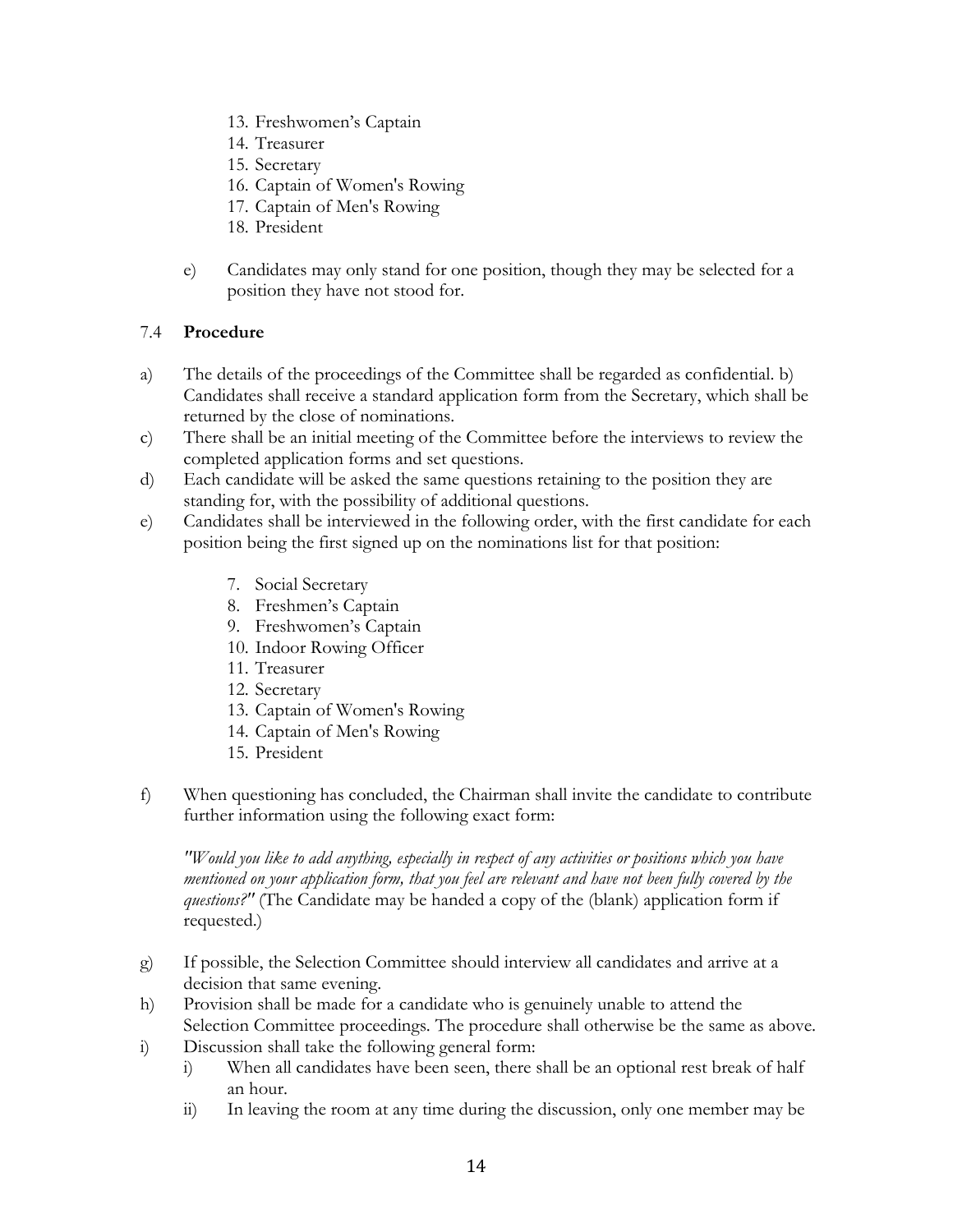allowed to leave at any one time. During their excursion, they shall not communicate any details of the Committee.

- iii) Before any discussion commences, members of the Committee may write the names of any candidates whom they feel, based on their application, are extremely unlikely to be selected. These pieces of paper shall be given to the J.C.R. Vice Chairman. If six or more of the Committee agree on any individual, that individual shall be rejected and not discussed.
- iv) The discussion shall commence with a comparison of candidates question by question.
- v) Necessary breaks for meals and refreshments shall be at the discretion of the Chairman.
- vi) Committee members may bring external information into the discussion of any candidate. If, however, the J.C.R. Vice Chairman feels that the discussion is unfair and prejudicial, he may call that external information to a halt.
- vii) Details of the discussion shall be strictly confidential.
- viii) When the Committee has concluded its proceedings, all documentation pertaining to the discussion (application forms, discussion notes) shall be destroyed.
- j) The procedure for choosing each individual Executive Committee position is as follows:
	- i) Following [7.4.i)iii)], the candidates shall be compared in order to determine strengths and weaknesses.
	- ii) A general vote may be called for.
	- iii) The Chairman shall call on the Committee to write down their single most preferred candidate. In the event of a non-unanimous vote, further discussion may take place until the Chairman and a majority of the Committee members rule that further discussion would be unproductive and call for a majority vote.
	- iv) In the event of a majority vote the candidate will be accepted if he gains a majority, so long as those voting against him not being any of the following combinations:
		- 1) Any two of the Captains (President, Men's Rowing or Women's Rowing).
		- 2) The present incumbent and any one of the Captains.

## 7.5 **Ratification**

- a) At the first Meeting of University College Boat Club after the Selection Committee has sat, the written report of the J.C.R. Vice Chairman shall be received. It shall not make specific reference to individual candidates or individual members of the Committee.
- b) The Committee's selections shall be ratified in the Meeting mentioned above.
- c) Ratification shall take place for each individual position.
- d) In voting, the members of University College Boat Club are ratifying the candidates selected.
- e) Voting shall take place in accordance with clause [6.1 including and especially part d], with the exception that the vote can only take place by secret ballot.
- f) Members of the Executive Committee shall vote.
- g) Members can either vote for or against ratification. If a member wishes to abstain, he shall not vote.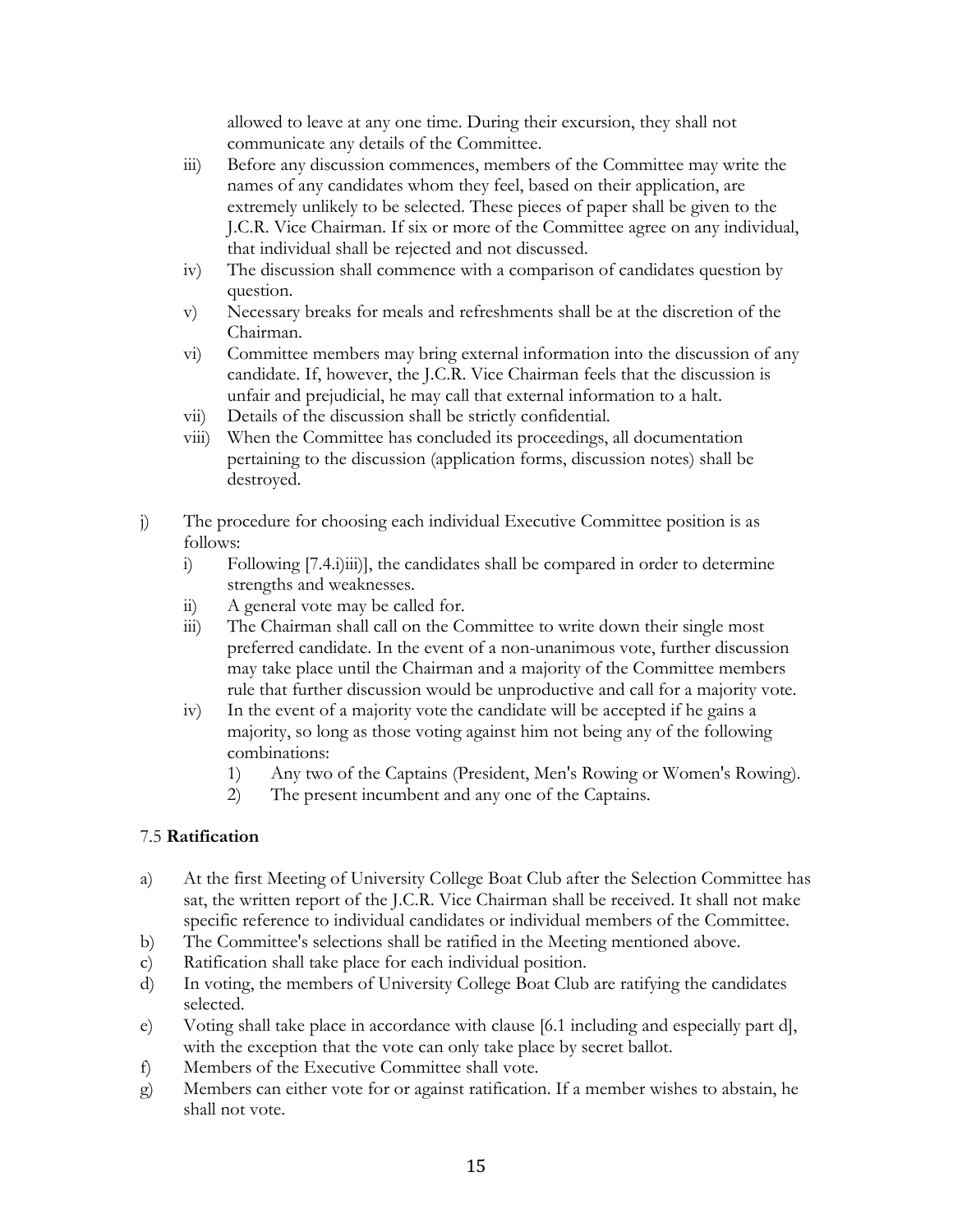- h) Only active members of University College Boat Club may vote.
- i) In the event of non-ratification, nominations shall be reopened and the Selection Procedure repeated.

# 8 **Equipment**

8.1 Use of equipment by crews is at the discretion of the Captain of Men's Rowing and the Captain of Women's Rowing.

# 9 **Kit**

- 9.1 In accordance with the Rules and Regulations of British Rowing, crews racing in British Rowing events must all wear the same kit (coxes excepted).
- 9.2 The Men's Senior Squad may race in All-in-Ones (black with cardinal side stripe, embroidery on centre chest) or Club Zephyrs (White with Cardinal Trim). The Men's 1st VIII may race in 1st VIII tech tops (White with a Cardinal stripe on the arms and 1st VIII on Collar). Men's 2nd and 3rd VIII's may race in the senior squad tech top (Black with Cardinal stripes on arms and  $2<sub>nd</sub> VIII/3<sub>rd</sub> VIII$  on collar)
- 9.3 The Women's Senior Squad may race in Women's All-in-Ones (black with cardinal side stripe, embroidery on centre chest) or Club Zephyrs (white with cardinal trim). The Women's 1st VIII may race in 1st VIII tech tops (white with a cardinal stripe on the arms and  $1_{st}$  VIII on collar). Women's  $2_{nd}$  and  $3_{rd}$  VIII's may race in the senior squad tech top (black with cardinal stripes on arms and 2nd VIII/3rd VIII on collar)
- 9.4 All club members (including life members) are allowed to wear the club blazer to the Boat Club Ball and any other College/University/Rowing events at the Master and/or President's discretion. The Club Blazer is white with cardinal trim and club badge on the front pocket. Current and past 1st VIII members may have two cardinal bands on the sleeve. Current and past club members may have one cardinal band on the sleeves.

## 10 **Finances and Administration**

- 10.1 The funds belonging to the Club or Society shall be applied only in furthering the aims and objectives above.
- 10.2 The Club's financial year end date shall be 31 December.
- 10.3 There shall be a current account known as the "University College Boat Club" account. The account shall be a double entry cash account.
- 10.4 At the beginning of each academic year the Secretary must submit a report to the Vice Senior Man stating their number of members, both J.C.R. and M.C.R., the names of their officers, the rate of their annual subscriptions and their aims for the year. A report template and due date will be circulated annually.

## 11 **The Boathouse**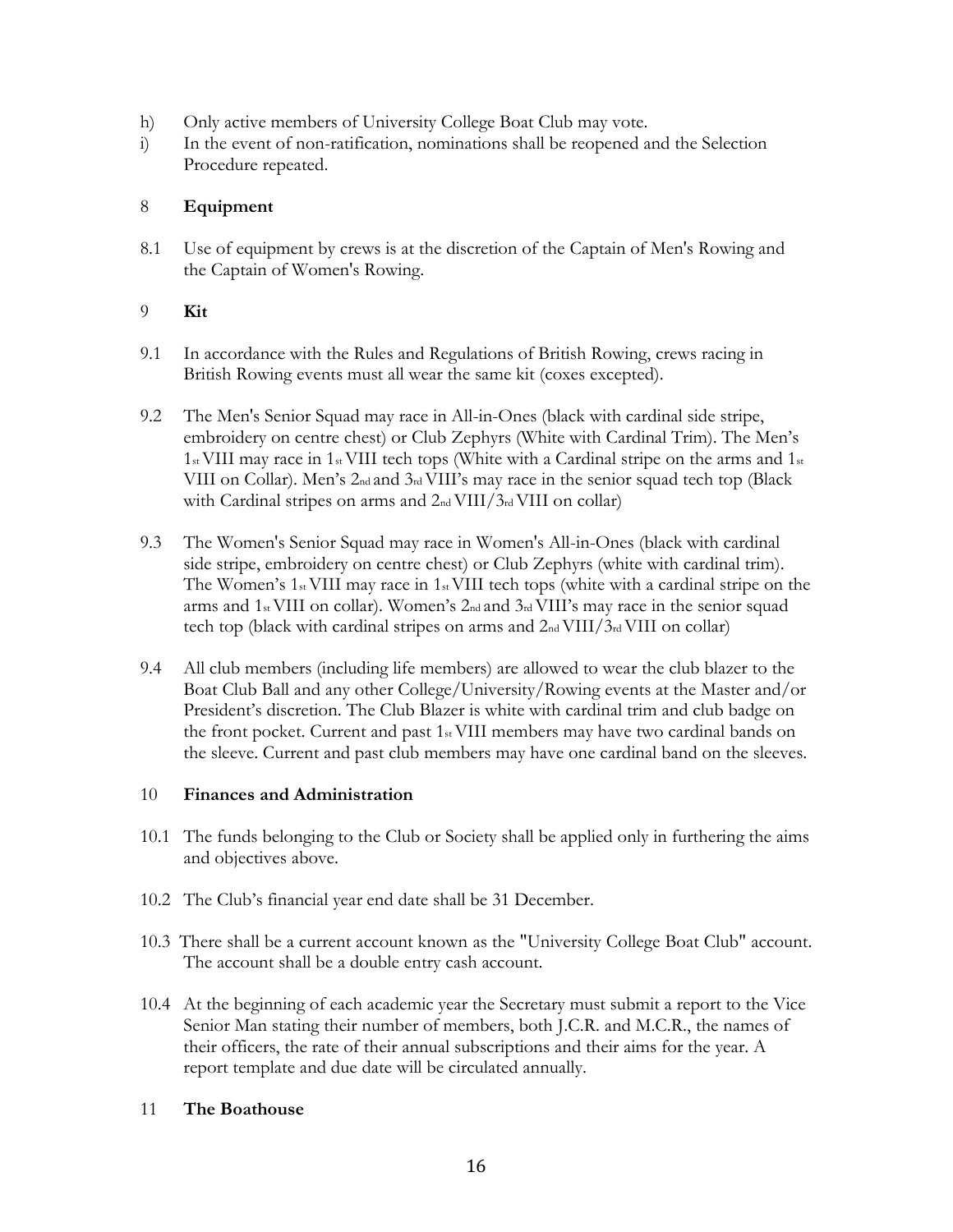11.1 The Dean and Chapter of Durham Cathedral own the Boathouse. University College pays the electricity bill and water bill retaining to the boathouse. The responsibility for structural maintenance falls to the "Estates and Buildings" department of the University of Durham.

## 12 **Changes to the Constitution**

- 12.1 Amendments to the Constitution must be submitted as a motion and passed in the standard procedure as described in [6 III d].
- 12.2 A soft copy of the most recent edition of this Constitution must be held by the President, Secretary and J.C.R. Vice Senior Man. A hard copy must be held by the Secretary.

## 13 **Life Membership**

- 13.1 Life Membership should be sold to all members who have left the University. The club for Life Members will be called 'Floreat Castellum Boat Club'. (FCBC). Annual suggested fee for membership of FCBC shall be set by the President and Treasurer of FCBC. The UCBC exec should be informed of any change to the price of life membership.
- 13.2 Each Life Member will receive a tie and a termly newsletter. They also are entitled to use the club's equipment at the President's discretion.

## 14 **Honorary Positions**

#### 14.1 **Club Diserens**

- a) This position was created to honour Samuel Douglas Diserens, henceforth known as the Inaugural Club Diserens.
- b) This position is only awarded to exceptional individuals and not necessarily on an annual basis.
- c) The title is retained indefinitely with a post-script denoting the number of succession (e.g. Club Diserens IV).
- d) Candidates must have (as a minimum): Exceptional technique. Exceptional knowledge of the sport and customs. Exceptional taste and style.

#### 14.2 **Nomination**

a) The candidate must be nominated by two incumbent members of either  $1<sup>st</sup>$  VIII.

#### 14.3 **Selection**

a) Upon receiving the recommendation the incumbent President must put it to a club vote and must be selected by a majority.